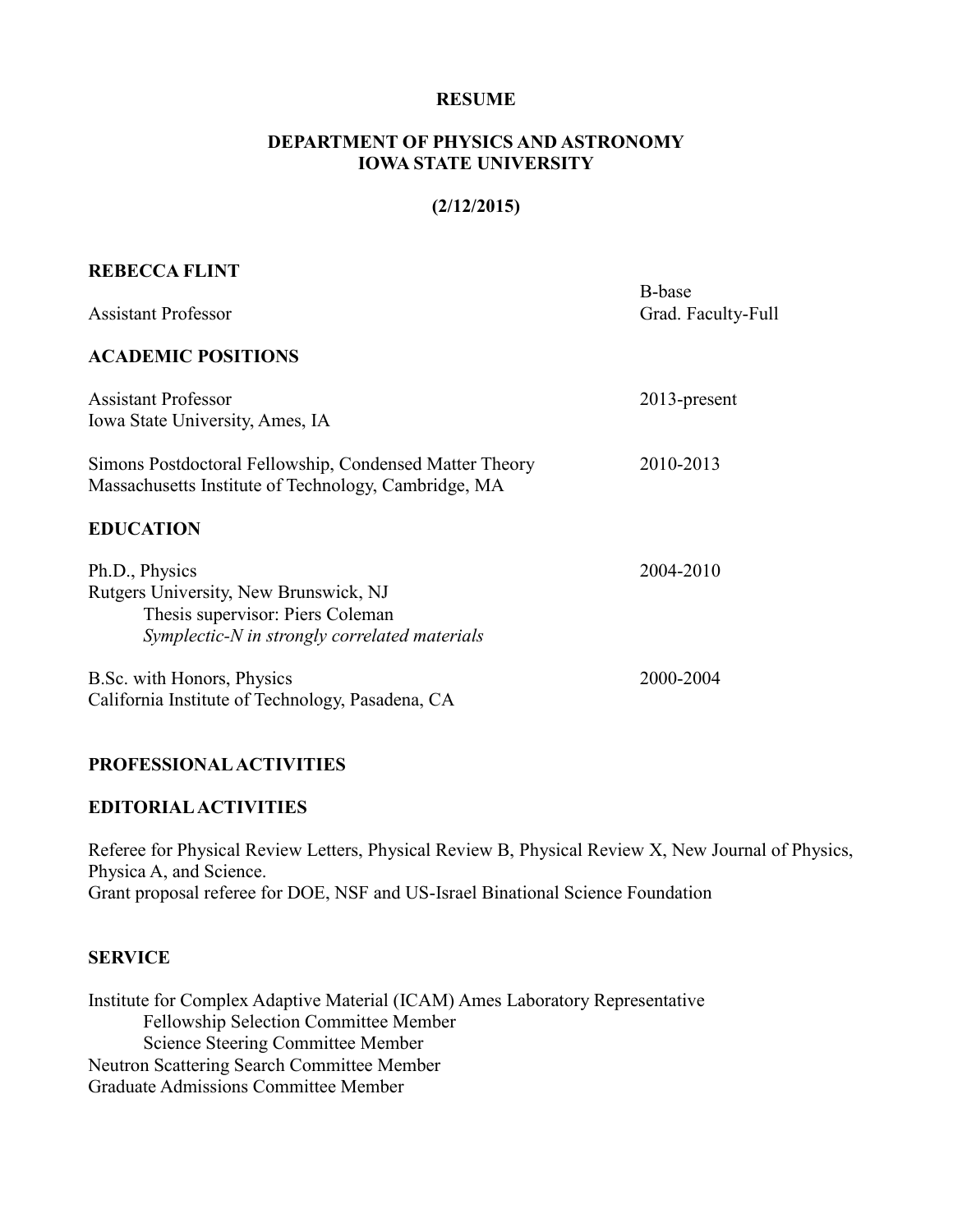## **HONORS, AWARDS**

Richard J. Plano Dissertation Prize, April 2011 Department of Physics and Astronomy, Rutgers University

## **REFEREED PUBLICATIONS IN PRINT**

1. Rebecca Flint, M. Dzero and P. Coleman, *Heavy Electrons and the symplectic symmetry of spin,* Nature Physics **4**, 643 (2008).

2. Rebecca Flint and P. Coleman, *Symplectic N and time reversal in frustrated magnetism*, Phys. Rev. **B 79**, 014424 (2009).

3. R. Flint, H.-T. Yi, P. Chandra, S.-W. Cheong and V. Kiryukhin, *Magnetization and Spin State Crossover in Multiferroic Ca3CoMnO3* , Phys. Rev. **B 81**, 092402 (2010).

4. Rebecca Flint and Piers Coleman, *Tandem Pairing in Heavy Fermion Superconductors*, Phys. Rev. Lett. **105**, 246404 (2010).

5. Rebecca Flint, Andriy Nevidomskyy and Piers Coleman, *Composite pairing in a mixed valent two channel Anderson model*, Phys. Rev. **B 84**, 064514 (2011)

6. Rebecca Flint and Piers Coleman, *The symplectic-N t-J model and s<sup>±</sup> superconductors*, Phys. Rev. **B 86,** 184508 (2012)

7. Rebecca Flint, Premala Chandra and Piers Coleman, *Basal Plane Nonlinear Susceptibility: A Direct Probe of the Single-Ion Physics in URu2Si<sup>2</sup>* , Phys. Rev. **B 86**, 155155 (2012) .

8. Premala Chandra, Piers Coleman and Rebecca Flint, *Hastatic order in URu2Si<sup>2</sup>* , Nature **493**, 621 (2013) .

9. Rebecca Flint and T. Senthil, *Chiral RKKY effect in Pr*2*Ir2O<sup>7</sup>* , Phys. Rev. **B 87**, 125147 (2013).

- 10. Rebecca Flint and P.A. Lee, *Emergent honeycomb lattice in LiZn2Mo3O8*, Phys. Rev. Lett. **111,** 217201 (2013).
- 11. Rebecca Flint, Premala Chandra and Piers Coleman, *Hidden and Hastatic Orders in URu2Si2,* J. Phys. Soc. Jpn. **83**, 061003 (2014).
- 12. Rebecca Flint and Piers Coleman, *Spins, electrons and broken symmetries: Realizations of twochannel Kondo physics*, Comptes Rendus Physiques **15**, 557 (2014).
- 13. Premala Chandra, Piers Coleman and Rebecca Flint, *Ising Quasiparticles and Hidden Order in URu2Si2*, Philosophical Magazine **94**, 3803 (2014).
- 14. Hyunsoo Kim, M. A. Tanatar, R. Flint, C. Petrovic, Rongwei Hu, B. D. White, I. K. Lum, M. B. Maple and R. Prozorov, *Evolution of the superconducting energy gap structure concomitant with Fermi surface reconstruction in the heavy-fermion superconductor CeCoIn5*, Phys. Rev. Lett. **114**, 027003 (2015).
- 15. Onur Erten, Rebecca Flint and Piers Coleman, *Molecular Pairing and Fully-Gapped Superconductivity in Yb doped CeCoIn5,* Phys. Rev. Lett. **114**, 027002 (2015).

## **CITATIONS (FROM SCIENCE CITATION INDEX)**

2010 – 14, 2011 – 17, 2012 – 28, 2013 – 31, 2014 – 63, 2015 - 2 (Total in lifetime: 164, total selfcitations: 14)

## **INVITED PAPERS, TALKS**

1. Premala Chandra, Piers Coleman and Rebecca Flint, *Origin of the Large Anisotropy in the χ3 Anomaly in URu2Si2*, Conference Proceedings from Materials and Mechanisms of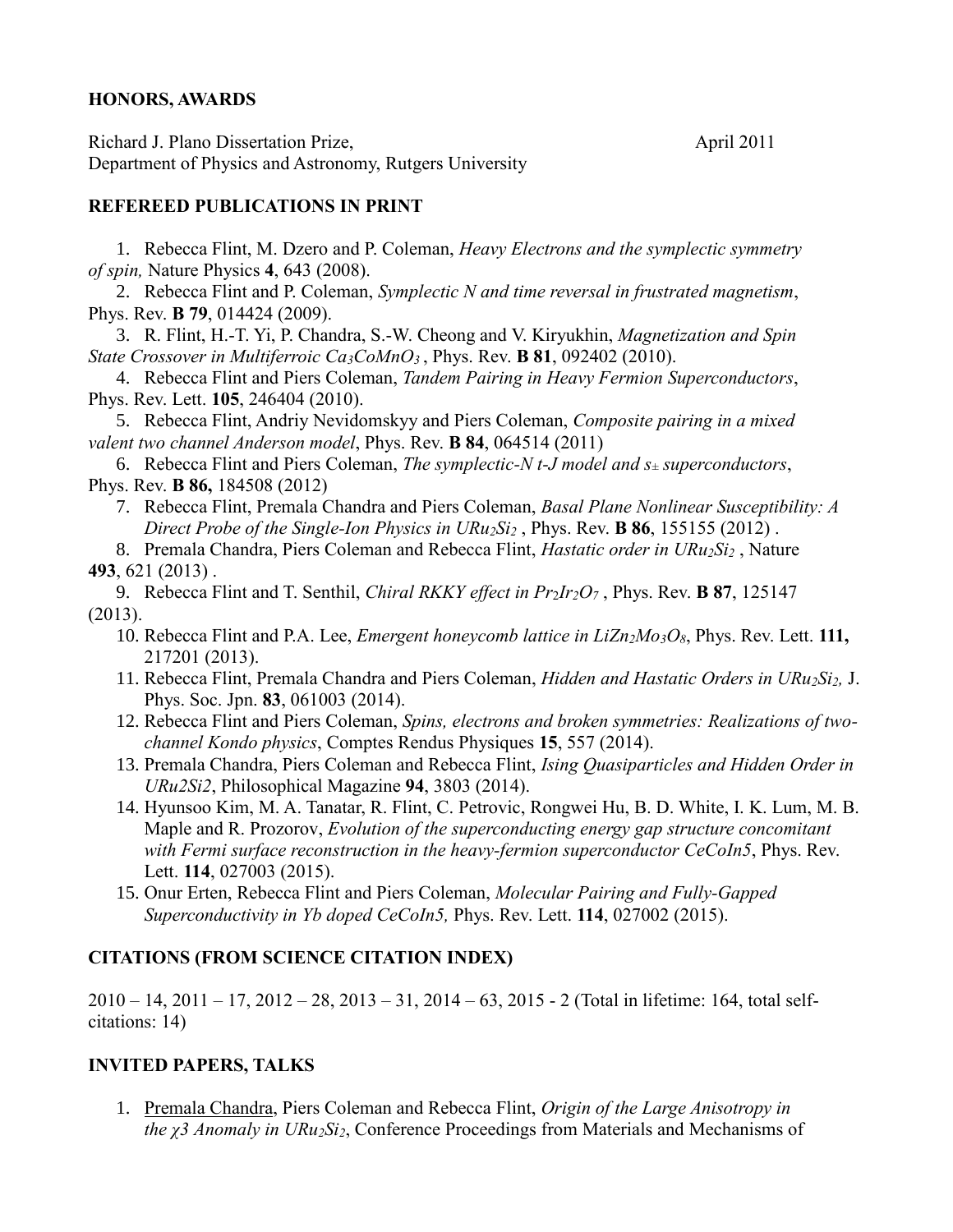Superconductivity 2012, Washington, D.C. , Journal of Physics Conference Series, 449 UNSP 012026 (2013)

- 2. Rebecca Flint, *Hidden (hastatic) order in URu2Si2: hybridization with a twist*, Condensed Matter Seminar at University of Minnesota, February 2015.
- 3. Rebecca Flint, *Hidden (hastatic) order in URu2Si2*, Condensed Matter Seminar at University of Oklahoma, November 2014.
- 4. Rebecca Flint, *Hidden (hastatic) order in URu2Si2*, ICMT seminar at University of Illinois, Urbana-Champaign, October 2014.
- 5. Rebecca Flint, *Charge aspects of Composite Pair Superconductivity,* KITP conference "Strong Correlations and Unconventional Superconductivity", September 2014.
- 6. Rebecca Flint, *Stabilizing spin liquids: new ingredients,* Gordon Research Conference, Correlated Electron Systems, June 2014.
- 7. Rebecca Flint, *Charge aspects of composite pairing*, APS March Meeting (Denver, CO), March 2014.
- 8. Rebecca Flint, *Hidden (hastatic) order in URu2Si2 ,* University of Michigan, Ann Arbor, Condensed Matter Seminar, February 2014
- 9. Rebecca Flint, Aspen Winter Conference "Unconventional Order in Strongly Correlated Electron Systems", Invited Talk on *Hidden (hastatic) order in URu2Si2*, January 2014
- 10. Rebecca Flint, *Hidden (hastatic) order in URu2Si2,* California Institute of Technology, Condensed Matter Seminar October 2013
- 11. Rebecca Flint, *Hidden (hastatic) order in URu2Si2,* Strongly Correlated Electron Systems, Tokyo, Japan, Invited Talk, August 2013
- 12. Rebecca Flint, *Spins, electrons and broken symmetries: manifestations of two-channel Kondo physics,* Actinides 2013, Karlsruhe, Germany, Invited Talk, July 2013
- 13. Rebecca Flint, *Stabilizing spin liquids: Two new ingredients*, Condensed Matter Seminar, Karlsruhe Institute of Technology, July 2013
- 14. Rebecca Flint, *Hidden (hastatic) order in URu2Si2,* Argonne Materials Science Division Seminar , March 2013.
- 15. Rebecca Flint, *Hidden (hastatic) order in URu2Si2,* Iowa State University Physics and Astronomy Colloquium , February 2013
- 16. Rebecca Flint, *Hidden (hastatic) order in URu2Si2,* Innovations in Strongly Correlated Electronic Systems: School and Workshop (ICTP Trieste) , Invited Talk, August 2012
- 17. Rebecca Flint, *Composite order and tandem pairing in the 115 family ,* Materials and Mechanisms of Superconductivity , Washington DC, Invited Talk, July 2012.
- 18. Rebecca Flint, *Chiral RKKY effect in Pr2Ir2O<sup>7</sup>* and *Hastatic order in URu2Si2 ,* Simons Postdoctoral Fellows Meeting (Stonybrook, NY) , April 2012
- 19. Rebecca Flint, *Spins, electrons and broken symmetries: new perspectives on heavy fermion materials ,* Rutgers University, Physics Colloquium , December 2012.
- 20. Rebecca Flint, *How spins become pairs: local pairing in heavy fermion superconductors,*  Gordon Research Conference: Superconductivity , Invited Talk, June 2011.
- 21. Rebecca Flint, *How spins become pairs: composite pairing and magnetism in heavy fermion superconductors ,* APS March Meeting (Dallas, TX), March, 2011.
- 22. Rebecca Flint, *How spins become pairs: composite pairing and magnetism in heavy fermion superconductors ,* Princeton Condensed Matter Seminar , October 2010
- 23. Rebecca Flint, Andriy Nevidomskyy and Piers Coleman, *Composite Pairing in a mixed valent two channel Anderson model ,* Plutonium Futures - The Science 2010 (Keystone, CO) , Invited Talk, September 2010
- 24. Rebecca Flint, *How spins become pairs: composite pairing and magnetism in heavy fermion superconductors* . Principles and Design of Strongly Correlated Electronic Systems (ICTP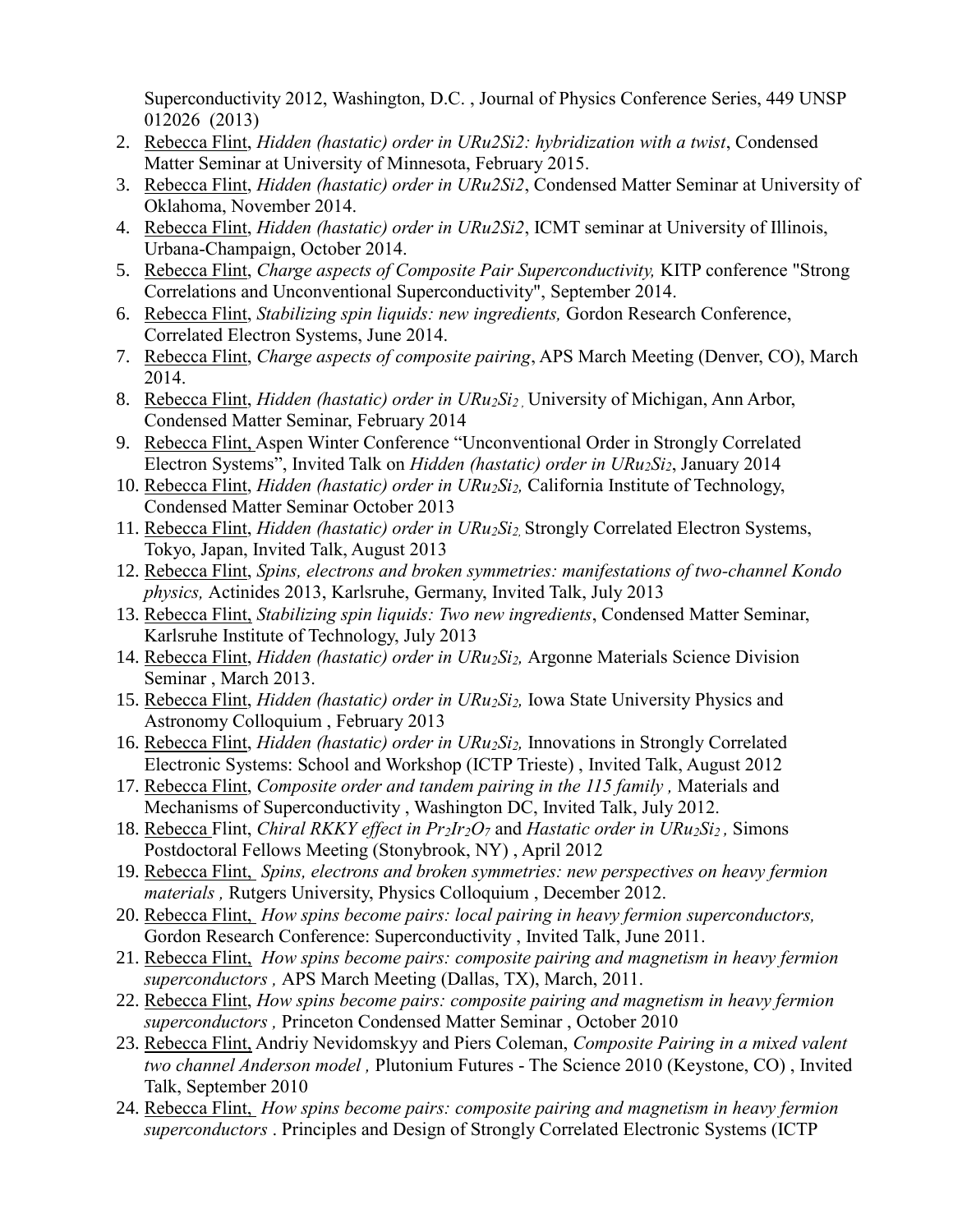Trieste) , Invited Talk, August 2010

- 25. Rebecca Flint, *How spins become pairs: composite pairing and magnetism in heavy fermion superconductors* . Massachusetts Institute of Technology Condensed Matter Seminar , January 2010
- 26. Rebecca Flint, *How spins become pairs: composite pairing and magnetism in heavy fermion superconductors* . University of Illinois, Urbana-Champagne Condensed Matter Seminar , January 2010.

# **CONTRIBUTED PAPERS, TALKS**

- 1. Rebecca Flint and Patrick A. Lee, *LiZn2Mo3O8: honeycomb spin liquid in a triangular lattice material? ,* APS March Meeting Contributed Talk , March 2013.
- 2. Rebecca Flint and T. Senthil, *Chiral RKKY effect in Pr2Ir2O7 ,* APS March Meeting Contributed Talk , March 2012.
- 3. Rebecca Flint and Piers, Coleman, *How spins become pairs: composite pairing and magnetism in heavy fermion superconductors ,* Strongly Correlated Electron Systems (Santa Fe, NM) Contributed Talk, June 2010
- 4. Rebecca Flint and Piers Coleman, *Symplectic-N , the t − J1 − J2 model and the iron-based superconductors ,* APS March Meeting Contributed Talk , March 2010.
- 5. Rebecca Flint, Maxim Dzero and Piers Coleman, *Two Channel Kondo Effect and Superconductivity in Pu and Np Compounds ,* APS March Meeting Contributed Talk , March 2009.

## **RESEARCH SUMMARY**

My research lies on the theoretical side of strongly correlated materials, with a dual focus on developing theoretical techniques and realizing exotic phases in real materials. Within strongly correlated materials, the bulk of my work is in heavy fermion physics and frustrated magnetism.

Most heavy fermion physics is described by single channel Kondo physics, where local moments interact antiferromagnetically with a single type of conduction electron. However, sometimes two types of conduction electrons with different symmetries can screen the same local moment, leading to two channel Kondo physics and the possibility of new exotic phases and criticalities. There are two main classes of exotic phases, where the conduction electrons can bind to the local moment either as a particle-particle or particle-hole pair, forming composite pair superconductors or hastatic order, respectively; both phases can be thought of as symmetry breaking heavy Fermi liquids – composite pairing breaks U(1) gauge symmetry, while hastatic order breaks time-reversal symmetry. Composite pairing may be relevant in the 115 superconductors, so my current work in this area is on how to conclusively resolve any composite pair contribution from the more mundane magnetically mediated Cooper pairs. Hastatic order was initially proposed for  $URu_2Si_2$ , a tetragonal system, and I am now exploring how hastatic order manifests in cubic systems with quadrupolar doublets, how hastatic order fits into the Doniach picture of quantum criticality and how to generalize the theoretical treatment to capture triplet superconductivity in UBe13. Beyond two-channel Kondo physics, I am examining how Kondo correlations develop in real materials, where there is a large gap between the development of single ion Kondo physics and the coherence of the Kondo lattice, where my focus is on mixed valent materials.

When magnetic interactions are sufficiently frustrated, the magnetic moments can evade long range order to form a highly correlated quantum state without any broken symmetries known as a spin liquid,